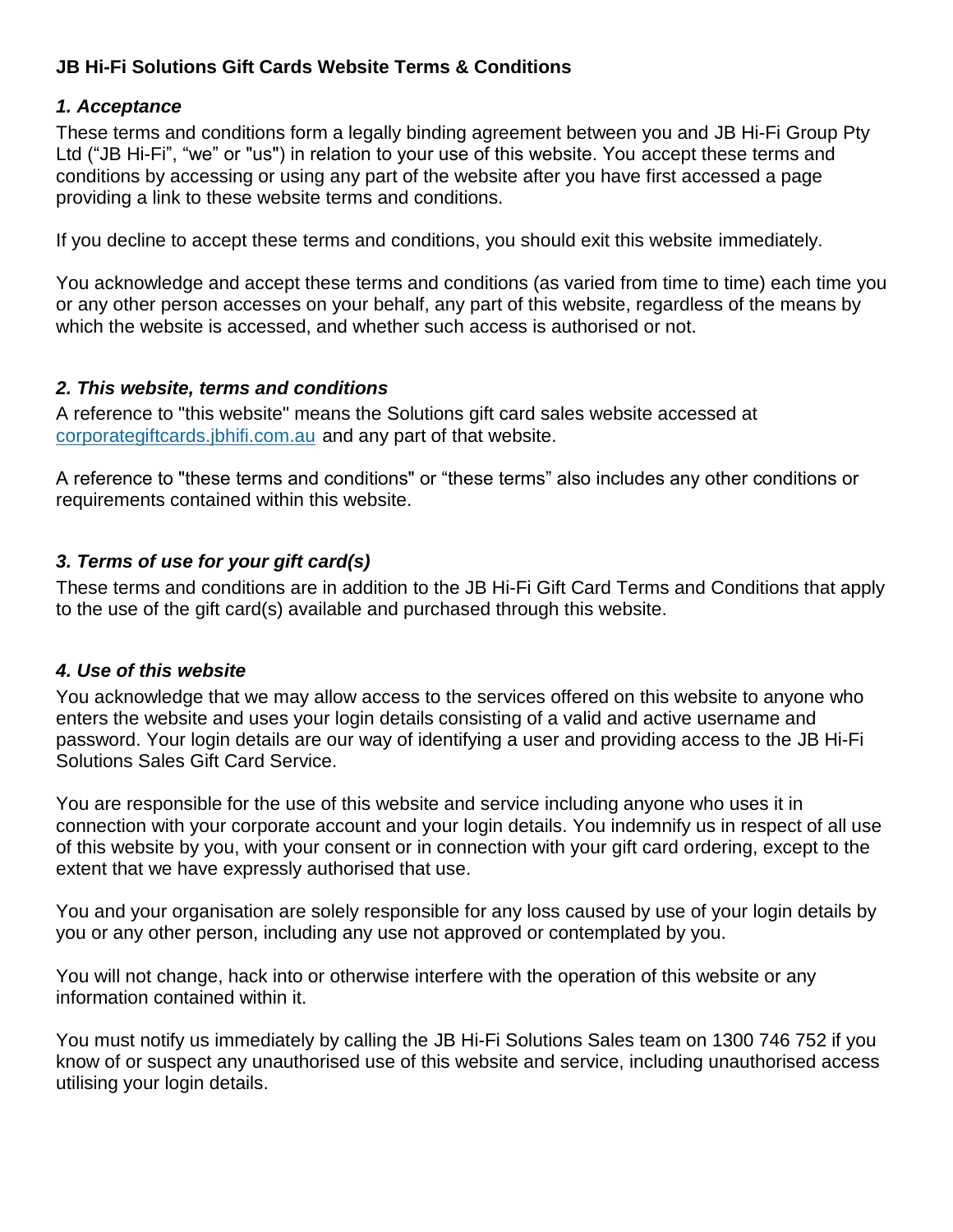## *5. Withdrawal or suspension of service*

Our online services, or your access to them, may be withdrawn or suspended for any reason without notice, including but not limited to the following;

- any interruption to, or fault in, any applicable computer or telecommunications system or service including if a service, website computer or telecommunications system is subjected to any virus, unauthorised access, or similar event;
- for website maintenance or security purposes;
- if you breach any of these terms and conditions or use the service for a purpose not expressly authorised by JB Hi-Fi under these terms and conditions or otherwise in writing;
- if your login consisting of a valid and active username and password is disabled, suspended, cancelled or expires; or
- if JB Hi-Fi no longer wishes to provide the service or maintain this website.

# *6. Copyright*

The website and its contents are subject to copyright. The copyright is owned by JB Hi-Fi or, in the case of some material, third parties.

You may view this site and its contents using your web browser and electronically copy and print hard copies of parts of this site solely for personal, non-Solutions use. Any other use, including the reproduction, modification, distribution, republication, display, communication or performance, of the content of this site is strictly prohibited.

## *7. Trade marks*

This website contains registered trade marks and other trade marks that are otherwise protected by law that are owned by JB Hi-Fi or its affiliates. Except as expressly authorised by JB Hi-Fi in writing, the use (excluding copying or printing hard copies of parts of the website for personal, non-Solutions use) or misuse of any of these trade marks is strictly prohibited.

The website may also feature other trade marks owned by third parties used by JB Hi-Fi with the consent of those third parties. JB Hi-Fi does not claim any proprietary rights in those trade marks. JB Hi-Fi is not liable for your use or misuse of such trade marks.

### *8. Viruses and Cookies*

JB Hi-Fi cannot guarantee that any file or program available for access, download and/or execution from or via this website is free from viruses or other conditions that could damage or interfere with data, hardware or software with which it might be used. You assume all risk associated with the use of all programs and files on this website and you release JB Hi-Fi entirely from all responsibility and any consequences of its use.

Cookies are small pieces of information that your browser saves and stores on your computer hard drive. A cookie can be used for, amongst other things, authentication and recognition purposes, storing site preferences and remembering shopping cart contents. We use cookies to provide you with website usage information as well as to assist us to improve and develop the products and services we offer. The cookies we use do not store personal data about you.

If you disable cookies on your web browser, you may not be able to fully experience all features of the website.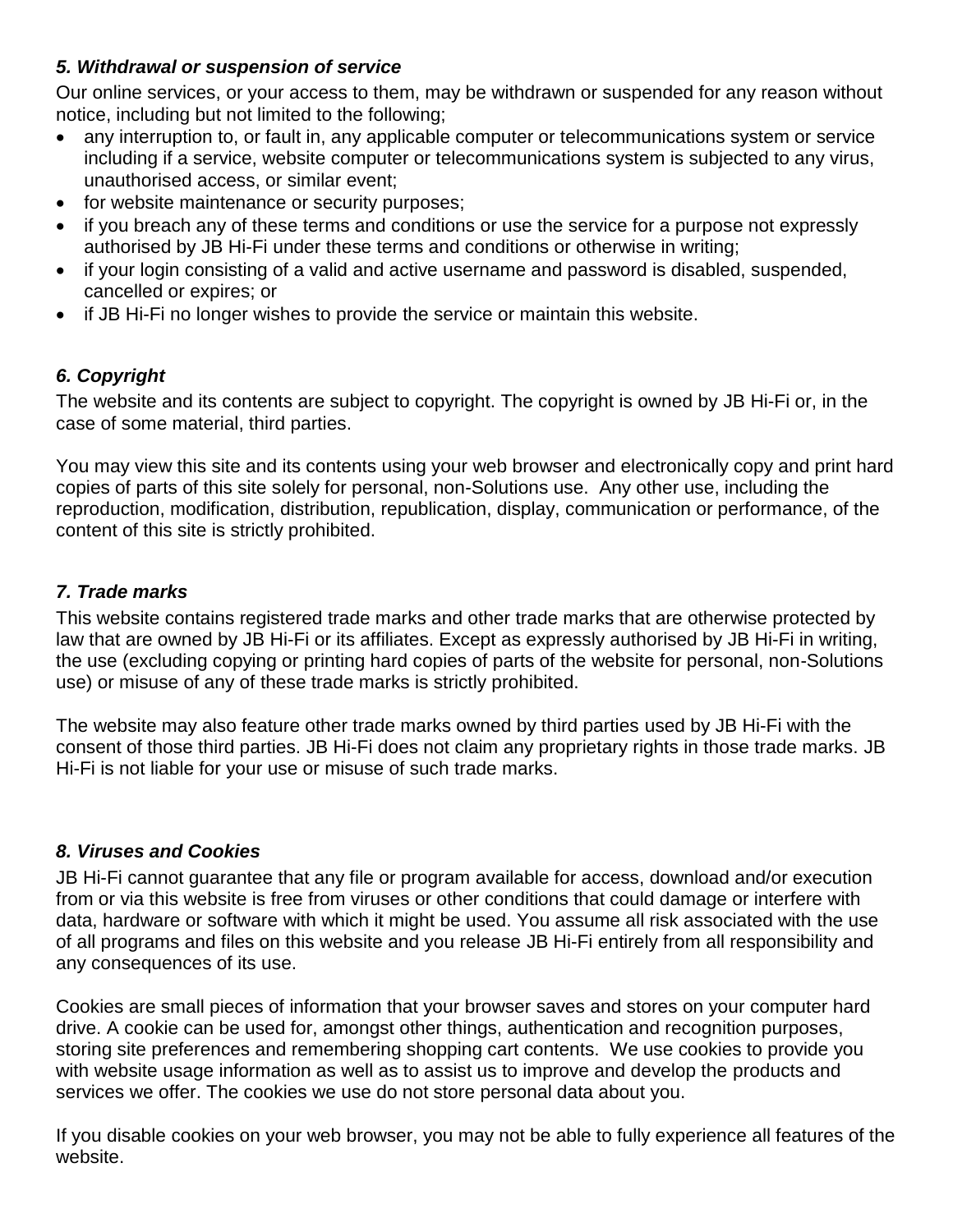From time to time, we may use third party advertising companies that may collect personal data from you by placing cookies on your browser when you visit our website. Such data may be used for the purposes of gauging the effectiveness of our advertisements on this and other websites through online advertising networks.

### *9. Third party websites*

This website may contain links to third party websites. JB Hi-Fi is not responsible for the condition, content, advertising, predicts, materials or the accuracy of content, security levels or any other aspect of any third party websites, as they are not under JB Hi-Fi's control. You access those sites and/or use those site's products and services solely at your own risk. JB Hi-Fi will not be responsible for any damages or loss caused by or in connection with the use, reliance and purchase from the third party website. The links are provided solely for your convenience, and do not indicate, expressly or impliedly, any endorsement by JB Hi-Fi of linked third party websites or the products and services provided, advertised or described on those websites. You need to make your own independent decisions regarding your interactions or communications with these websites.

If you wish to link your website to the JB Hi-Fi website you must first obtain JB Hi-Fi Solutions Sales written permission. It is your responsibility to contact us to seek permission.

JB Hi-Fi is not responsible for the privacy practices of sites that are linked to this site via hyperlinks, banner advertising or otherwise. Please take care at all times to check the terms of use for the website you are visiting.

## *10. Privacy*

Our Privacy Policy sets out how JB Hi-Fi will collect, use and disclose your personal information. Our Privacy Policy is available at [www.jbhifi.com.au](http://www.jbhifi.com.au/) . By using this website, you agree to the collection, use and disclosure of your personal information by JB Hi-Fi in accordance with our Privacy Policy.

# *11. Communications*

When you visit the website and send e-mails to us, you are communicating with us electronically. You agree that we may communicate with you electronically.

We will communicate with you by e-mail or by posting notices on the website. You agree that all agreements, notices and other communications that we provide to you electronically meet any legal requirement that such communications be in writing. In some instances, we may communicate with you via other methods where you have consented to such communication.

### *12. Comments and feedback*

Please note that if you provide any information, suggestions, attachments, ideas, feedback, product reviews or comments ("Comments") on or via the website, such Comments will not be considered confidential. By submitting any Comments, you are granting JB Hi-Fi an irrevocable, perpetual and unrestricted license to use, modify, reproduce, transmit, display and distribute any Comments for any purpose whatsoever, including advertising.

You are solely responsible for the accuracy of the Comments you post on or via the website, and for the consequences of posting those Comments, which you acknowledge and agree are your personal views or opinions.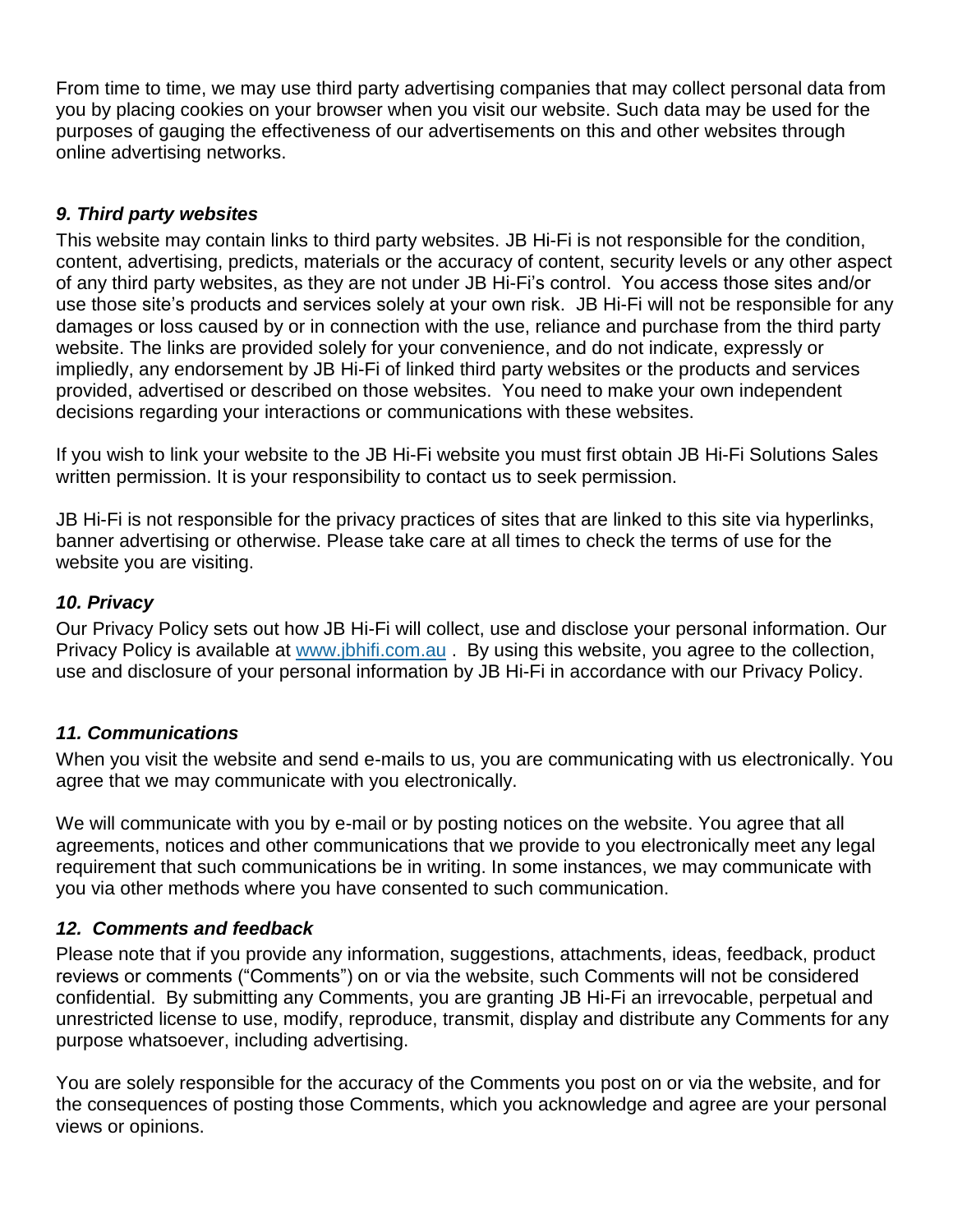JB Hi-Fi does not endorse, verify, encourage or agree with any Comments posted on this website. Comments must not violate any right of any third party, including copyright, trade mark, privacy or other personal or proprietary right. Comments must also not contain slanderous or otherwise unlawful, abusive or obscene material.

JB Hi-Fi has the right but not the duty to monitor and edit or remove any Comments posted by users of the website.

## *13. Security*

We have put in place measures to safeguard and secure your personal data from unauthorised access, misuse, modification and disclosure while stored or transmitted by JB Hi-Fi.

When you provide us with your personal data (including your name, address, and credit card number) through the ordering process, we protect your personal data in transit by a Secure Socket Layer (SSL), which fully encrypts your personal data from being read by anyone over the internet. SSL encryption works by forming a matched pair with the transmission from your computer transmission and our server, so that only data to and from these sources is valid. To ensure that you are accessing our secure server before you submit your personal data, please refer to the lower corner of your browser for an unbroken key or a closed lock (depending upon your browser), which indicates that SSL is active.

## *14. Disclaimer*

You agree that your access to, and use of, this website is subject to these terms and conditions and all applicable laws and is at your own risk. You acknowledge that this website and its contents are provided on an "as is" basis. This website may contain errors, faults and inaccuracies and may not be complete and current. JB Hi-Fi therefore reserves the right to correct any errors, faults or inaccuracies (including after an order has been submitted) and to change or update information at any time without prior notice.

JB Hi-Fi makes no representations or warranties of any kind, express or implied, concerning the operation of this website, or any information, content, materials or products included on this site or related to this site, except as otherwise required under applicable laws. Further, JB Hi-Fi does not make any representations or warranties that the website will be uninterrupted or error-free, nor does it make any representations or warranties as to the results of any search conducted on the website.

### *15. Limited Liability*

Except to the extent required by law, neither JB Hi-Fi nor its affiliates, directors, officers, employees, agents, successors, assignees, service providers, or other contractors will be liable for any losses, damages, liabilities, claims or expenses (including legal costs) whatsoever (including negligence), arising out of, or in any way related to, the use of this website or any website linked to it. This limitation applies to all direct, indirect, consequential, special, punitive or other losses, damages, liabilities, claims or expenses you or others may suffer, including for loss of profits, business interruption or loss or corruption of data or information.

JB Hi-Fi's liability for a breach of a condition or warranty which is implied by law and cannot be excluded is limited, to the maximum extent possible, to one of the following at JB Hi-Fi's option:

- the supply of the goods or services again; or
- the payment of the cost of having the services supplied again.